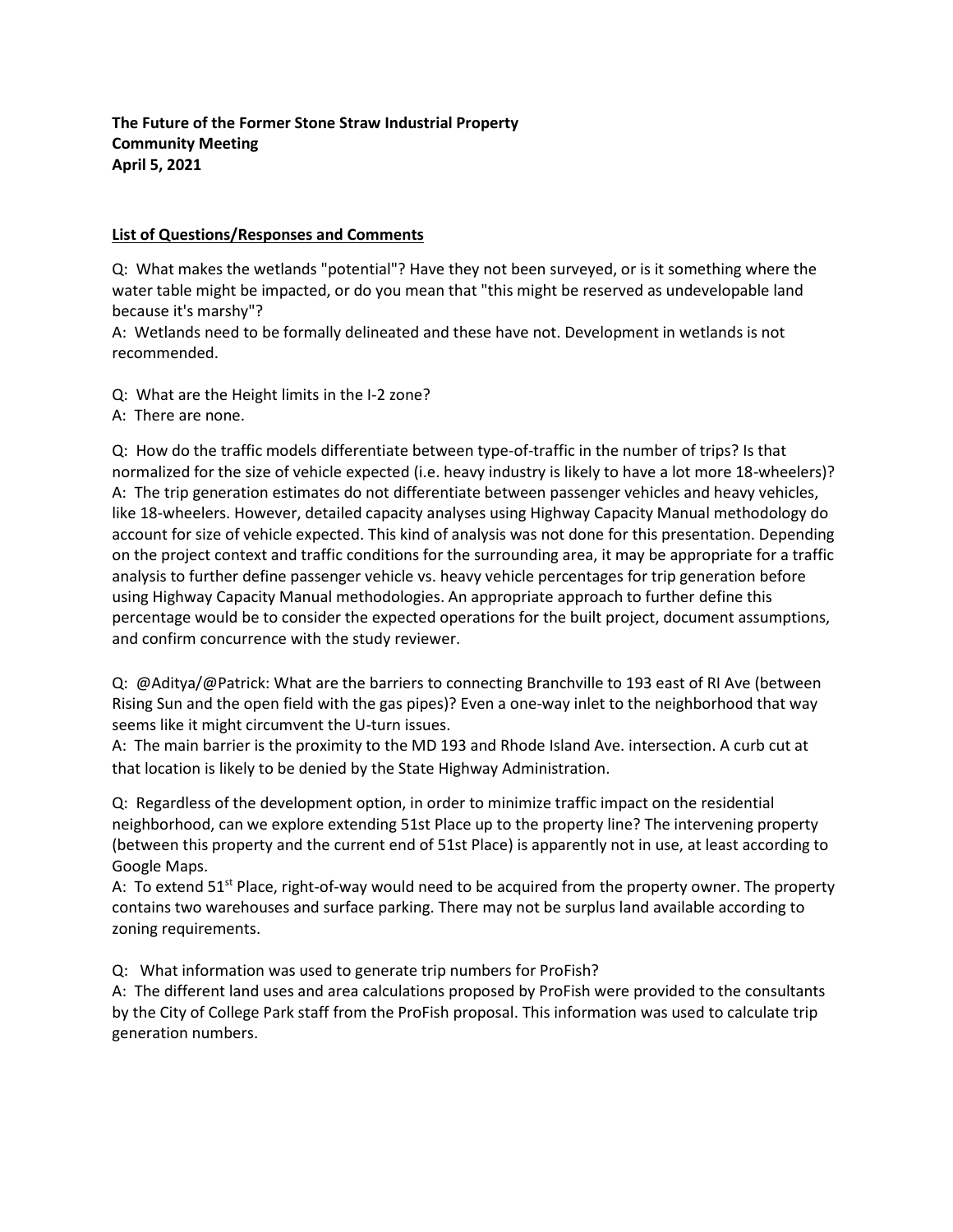Q: Regarding traffic. Are you essentially saying that you can't provide us with more detail regarding access and actual traffic impact until a proposed use is in place?

A: Yes. It is impossible to predict at this point what exact development proposal, in terms of land uses and density/area (square feet), will be submitted by the current/ future owner/developer. Currently, there is not a development proposal submitted to the Planning Department.

Q: If the ProFish project is off the table, why was the consultant paid to analyze this use? A: There were many questions about the traffic impact of this proposed use. It was thought to be helpful to compare the proposed ProFish use with the proposed residential use.

Q: What are the possible projects that might happen.? Sounds like neither presentation we have seen will proceed.

A: The City was told by the property owner that two proposals to purchase the property from industrial users are under consideration. No further details are available at this time.

Q: For traffic purposes, is there a reason an overpass or underpass of the railroad couldn't be created on Branchville Road between Greenbelt and College Park?

A: A feasibility study would need to be conducted. It might be cost prohibitive.

Q: I recall The Hotel was impacted by height restrictions because of its proximity to the airport. Is this close enough to the airport for that to be a possible factor? A: No, it is not within an Aviation Policy Area.

Q: Could Terry please repeat her comments regarding Profish and their current disposition. I was unable to hear her originally.

A: ProFish make an offer to purchase the property that was not accepted. It is unclear if ProFish is looking at other sites in the County.

Q: If road expansion is required to create feeder routes on Blackfoot or Indian and on 51st Ave., who pays?

A: If a road improvement is required to meet Adequate Public Facilities for Transportation during a development review process, the developer would be responsible. Most uses in the I-2 zone would not go through this process.

Q: What are the stormwater / hydraulic pressure impacts?

A: A development review application has not been submitted so these impacts have not been evaluated.

Q: When determining the number of parking spaces for residential, do you take into account the difference of residents in a College town.

A: We have used Prince George's County Zoning Ordinance parking requirements to calculate the number of parking spaces required for the townhome and ProFish development proposals. Any developer will have to follow these requirements unless they receive specific exceptions during the approvals process.

Q: Previous developers had Phase I and Phase II environmental assessments done. Can we not get access to those reports?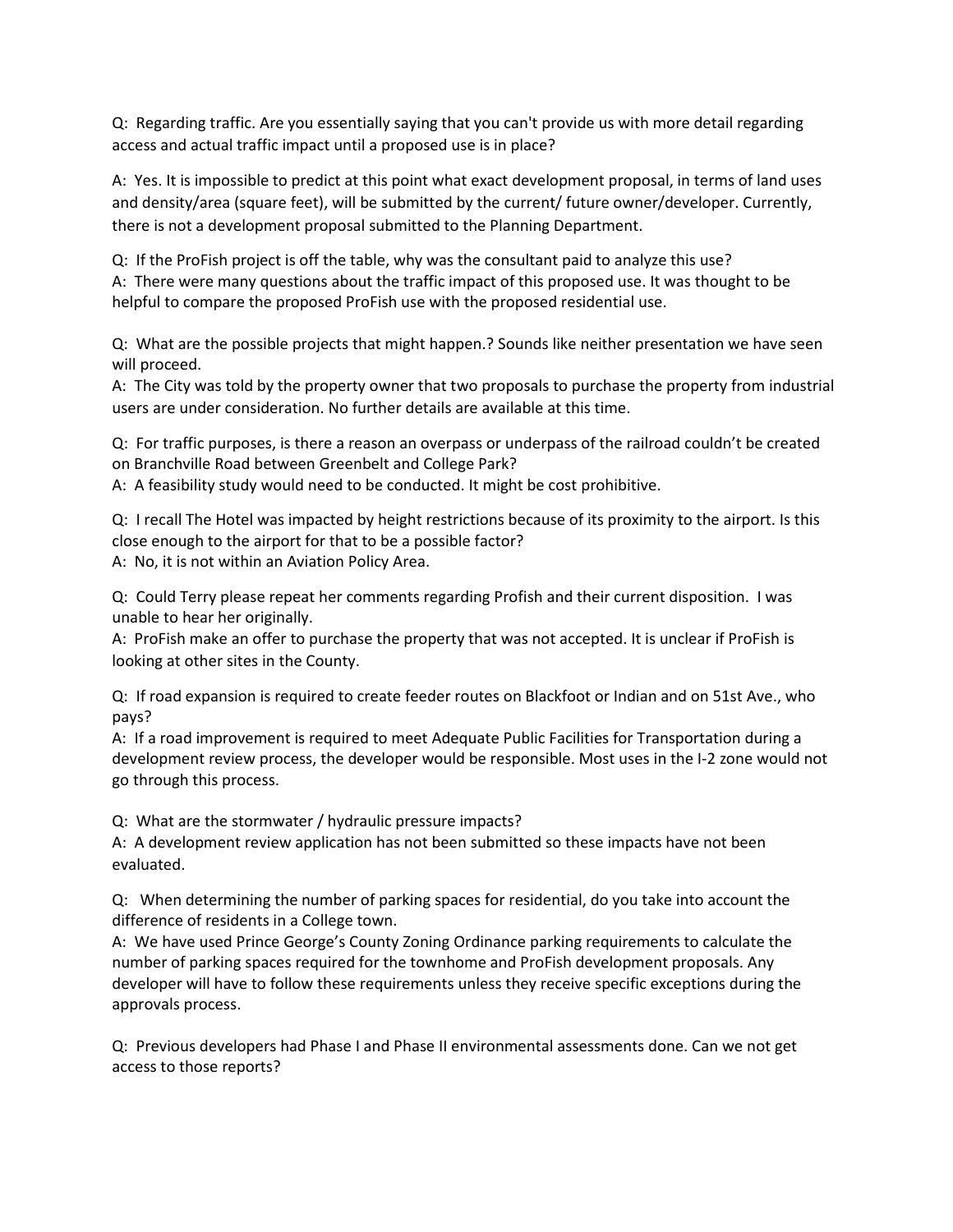A: Yes, these reports are part of the public record available through the Maryland Department of the Environment.

Q: As a resident that lives on Blackfoot Place, I can tell you that the street is still used even with speed humps by heavy vehicles and is used as the more direct route. I am curious how the most direct route was calculated.

A: No direct route was calculated. The maps in the presentation showed the current signed route to access Branchville Industrial Park, not the most direct route.

Q: Is this industrial site suitable to include a future data center or data warehouse?

A: Possibly, but a secondary source of power is not available on this side of the tracks and probably would be required.

Q: What can us residents do to influence or keep track of this development, since it's privately held and they apparently don't like ProFish?

A: The City, through staff and City Council, will keep the community informed when there is news to report.

Q: What time frame are we talking about? When will decisions be made?

A: It is hard to say. The property owner is currently considering two purchase offers.

Q: If additional property could be acquired at the southernmost portion of the current residential area would that be an acceptable access point?

A: That might be helpful for residential access but would not solve the truck traffic issue.

Q: Is the city/county in any position to follow up with ProFish or otherwise incentivize them bringing a new bid to the table?

A: ProFish has not been in contact with the City and the City does not have any incentives to offer them.

Q: From the standpoint of residents in the immediate vicinity, what does the city view as the best land use outcome? Is the city advocating for a specific outcome?

A: The City is not advocating for a specific proposal but has concerns about continued industrial use at this location adjoining single-family residential use.

Q: Rhode Island / Route 193 / Greenbelt Road are a rush hour bottleneck. What will be used to handle this and the new Methodist Church Guild School at Rhode Island Avenue and Hollywood Road bringing 100+ vehicles during rush hours?

A: A traffic study was done for the proposed daycare at the Methodist Church indicating that the additional trips generated could be handled by existing roadways. The City required the daycare to submit a traffic plan and to address problems and concerns as they may arise.

Q: The Conceptual Townhome Program presented seems to fill every portion of the property with residential structures. Is that realistic given the County's woodland preservation requirements? A: Probably not. Compliance with the County's Woodland and Wildlife Conservation Ordinance would be required.

Q: What is the city pushing for as far as development?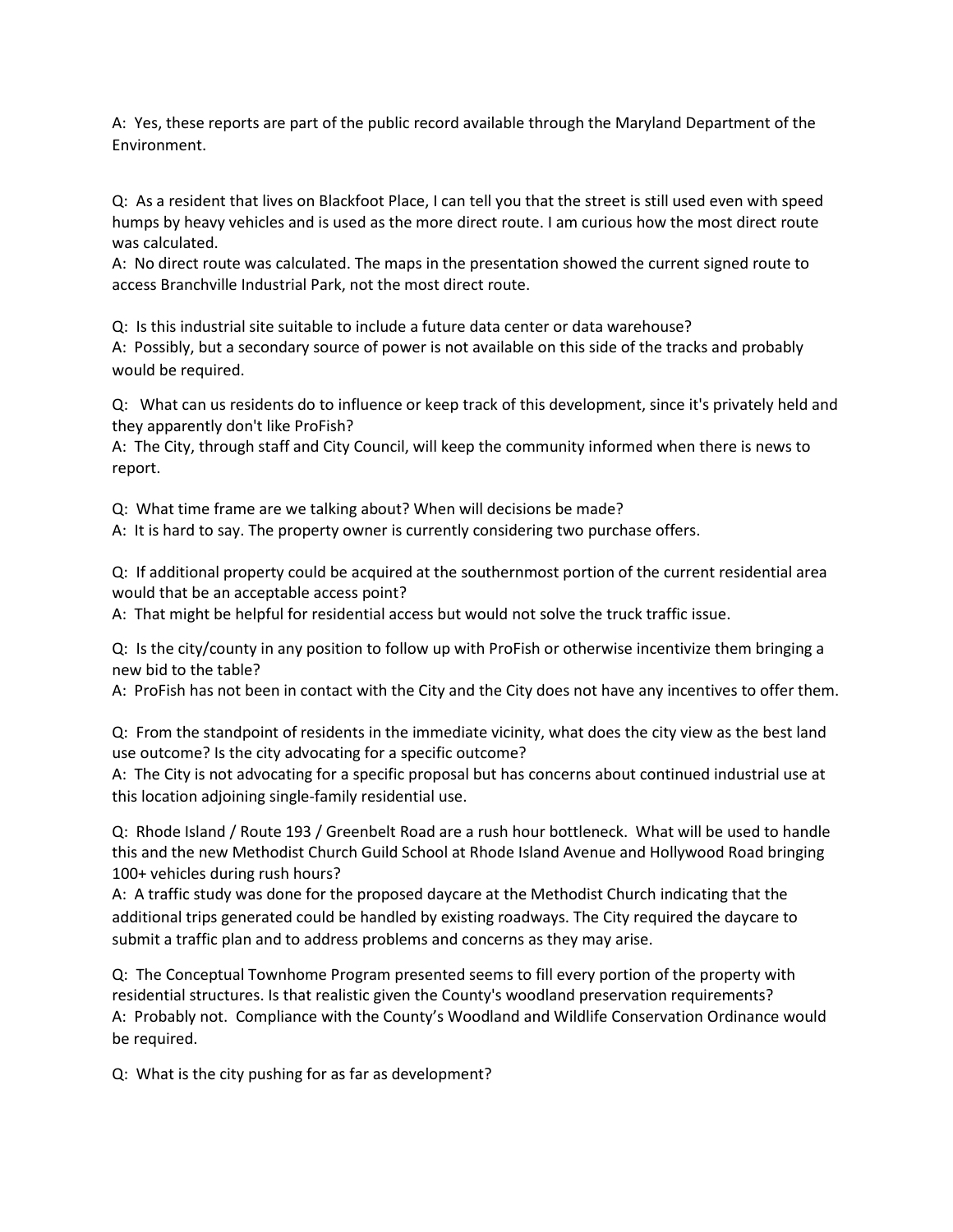A: The City has not supported either proposal but has concerns about industrial use adjacent to singlefamily homes.

Q: Is there a timeline for determining what happens with this property? Does it depend on the current property owner or other factors? (i.e., when may the public have more information about what the actual use will be, and therefore potential traffic impacts?) Thanks!

A: There is no timeline because there is no development application under review. When the City learns about the disposition of the property, it will inform the community.

Q: North College Park is in dire need for commercial real estate development so ProFish would be a great addition to actually build a community. How would it also grow in conjunction with other local businesses?

A: ProFish is predominantly an industrial use with a proposed commercial component. The site is in an Industrial Park. Commercial uses are more successful in designated commercial districts that are more visible and accessible.

Q: Will the City reach out for residents input when and if another proposal is submitted? A: Yes, the City will inform the community when there is another proposal or known use.

Q: Is the City able to provide property concerns to current owners for potential buyers to understand prior to purchase with plans contrary to City desires?

A: There is no City position. The City may not have the opportunity to discuss concerns with a prospective property owner. City staff is able to relay community comments and concerns to the current property owner.

Q: Would pro fish have an associated smell? for what radius?

A: Some who have visited the ProFish DC operation have said there is very little smell. The operation at the Stone property is much larger and no one on the panel could address the odor issue with any certainty.

Q: Can we have access to the details of the traffic analysis and the assumptions used in the calculations?

A: Yes, the traffic consultant's slides are posted on the City's website.

Q: Why are we here tonight since there is no specific proposal on the table from the Owner to the City/County?

A: The purpose of the meeting tonight is to share information, provide an update on the proposals and discuss traffic impacts of different land uses.

Q: It seems that the county has zoning that can make this property very dense. It seems that allowing unlimited type of development would be better on property that doesn't have neighborhood roads to connect the industrial/dense development to bigger roads. It seems a use like profish is better for the community as they were providing community uses, and less dense than the unlimited development that is possible. What can the county or city do to help with appropriate development to match the roads?

A: A Master Plan update would provide the kind of comprehensive assessment needed to determine the appropriate zoning classifications for the future.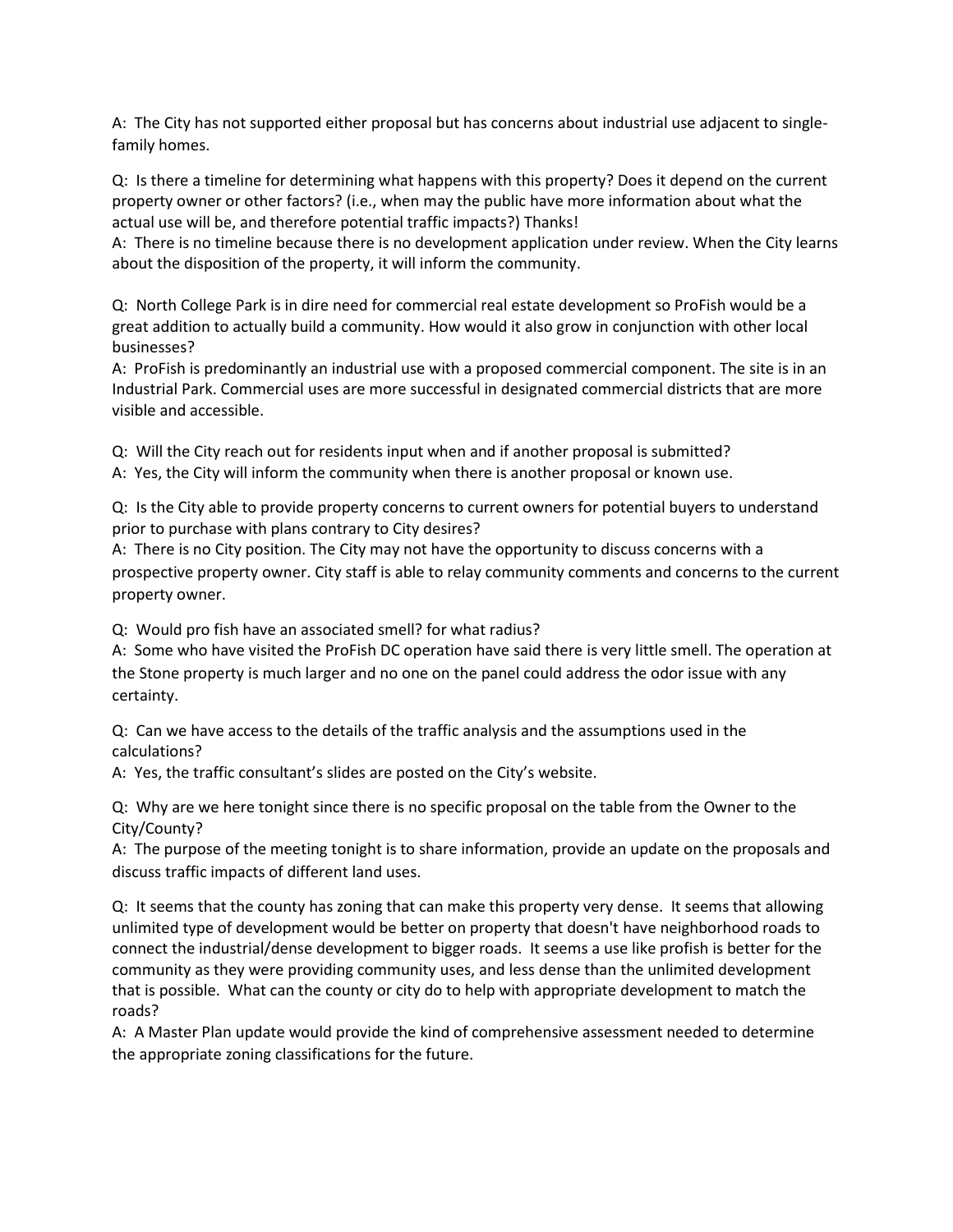Q: Was trip generation generated by the proponents of the townhome project and ProFish? If so, was that information reviewed by the consultants?

A: The consultants are not aware of any trip generation analysis prepared by the proponents of the townhome project or ProFish. The City of College Park staff was unable to locate such analysis if it exists*. T*rip generation was based on the development program shown for each proposal.

Q: Could there be a building, like the Torpedo Factory in VA.?

A: Perhaps, if the existing buildings were adaptively reused.

Q: Is the City of College Park planning on buying the property?

A: The City is not planning on buying the property.

Q: Other than mitigating traffic, what is the benefit of placing townhomes in this location relative to ProFIsh?

A: The City has a Strategic Plan objective to create more housing choices in the City. If more people who work in the City could live in the City, traffic congestion would be reduced.

Q: How much was the traffic analysis? and Why are you not doing that prior to what you are saying YES to - i.e. Guild School and Branchville Crossing?

A: The cost of the traffic analysis was \$5,830. The Children's Guild Daycare and Branchville Crossing are development applications that submitted traffic studies as required by M-NCPPC. These were reviewed by the City prior to taking action on the projects.

Q: So, if the city had its 5 year plan but the county won't do the master plan, then does that delay or stop the 5 year plan?

A: The City has a 5-year Strategic Plan for City operations. It is not the same as a Master Plan for land use and development. They are independent of each other.

Q: So the City can't even offer the owner a different zoning option, the City just has to wait for the owner to request a change?

A: The City does not have zoning authority, that is a County function.

## **Comments**

-I still want Pro Fish to come into North College Park. I would like the City to reach out to Pro Fish and the landowner to come to an agreement. We don't need any more housing. College Park has so much growth in buildings/housing it is not recognizable. we can't handle the traffic in the neighborhoods as it is.

-The most direct access to the Branchville Industrial Park is Rhode Island Ave. to Blackfoot Pl., then left on 51st Ave.

-The townhouse brings additional access in at Apache. Directly next door to an existing single story house

-Let him know that the 180 turn off RI Ave onto Locust Spring Road to get to Branchville Road is very tight.

-The specific property that 51st Place deadends into is P.1. It is fenced off but has a clear sight line through without affecting the warehouse on P.1.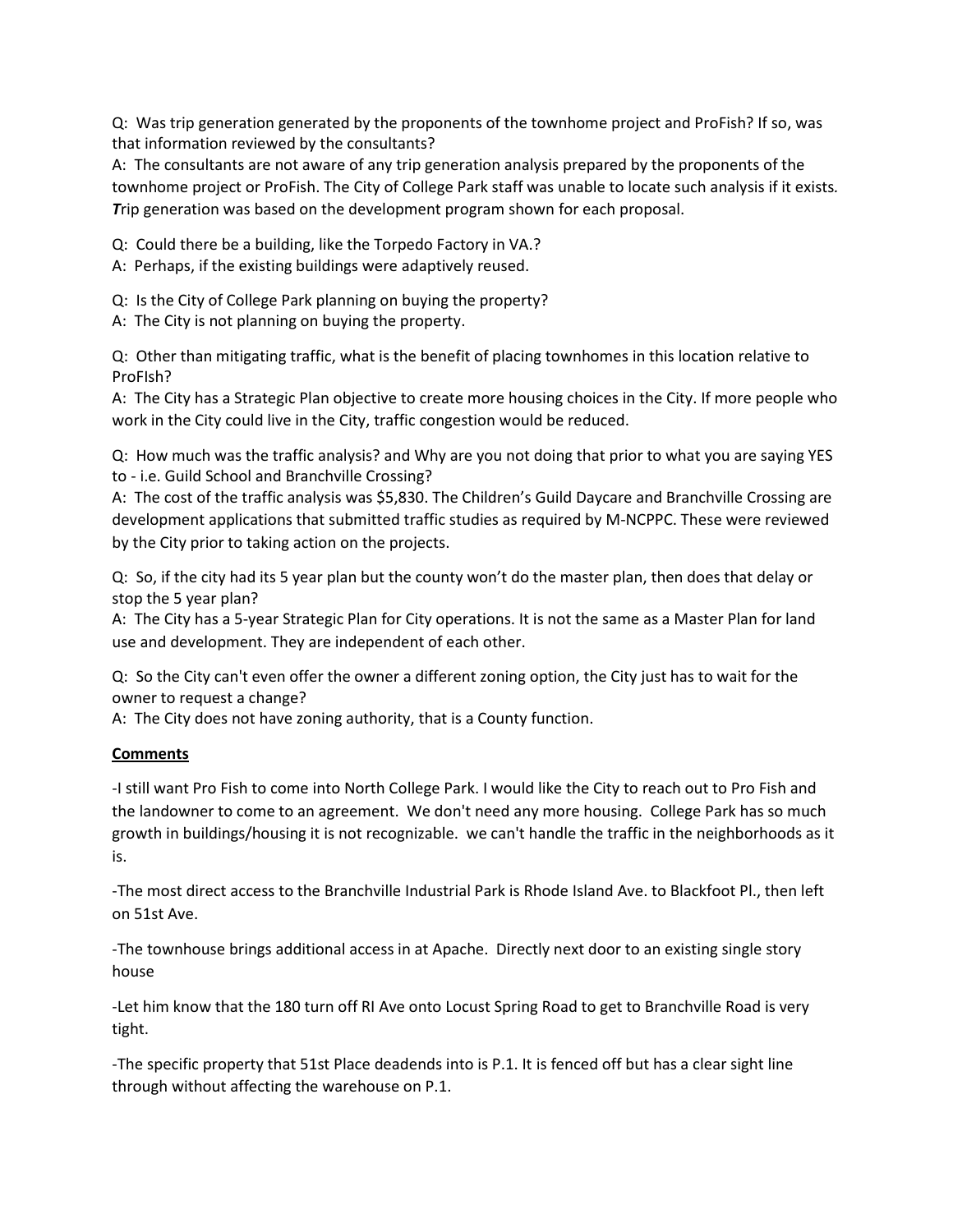-Aditya is incorrect. The signage he mentions refers to the Branchville Industrial Park on 51st Pl, not Stone Industries on 51st Ave. Just verified on Google Earth ground view With reference to signage directing to specific properties.

-Safety Concern Rhode Island/Greenbelt Rd: As we have Attick Towers and soon coming section 8 housing/Apartment Bldg (in front of the Branchville Fire Department) meaning we are going to have an increased amount of people especially seniors crossing the street/s especially in front of Attick Towers besides car speeding but also - I have witnessed seniors almost getting hit by cars - VERY CONCERNED

-Agreed to that! A pro fish type development would really attract folks. If it is just another industrial area it does nothing to help the city grow as a community.

-Agree, ProFish is a much better option than additional townhomes.

-\*sigh\* If only we could just leave it to the squirrels & bunnies! :-)

-I think that for those of us who sat in on both the townhouse and Pro-Fish proposals the majority of us would support the Pro-Fish project. I understand that their offer has not been accepted but the townhouse proposal was certainly not the desired use.

-The attractiveness of ProFish was that it included retail, educational and public space. This educational aspect was especially appealing to many of the residents attending the proposal.

-We were told that we could never get a supermarket because of lack of density. Then came along Lidl and the new supermarket in the Bozutto building.

-Hi. Just want to comment that I did not like the Profish plan. It would seem to add a lot of traffic on these small residential streets. I agree that the commercial area would be much better for a restaurant. Thanks!

-I agree that the restaurant feature is nice, but the proposal for ProFish offers more than just typical retail, including experiential opportunities with residents, particularly with young kids, that is walkable. This is much more than what can be offered at the current North College Park commercial district. I don't think we get the things that North College Park is missing with just populating the current commercial district. The ProFish proposal is very unique for this reason.

-It seems like the traffic studies and this meeting is pushing more for a residential development instead of industrial. The fact that a large semi would not be able to even make that uturn on Rhode Island and Blackfoot.

-I used to live near the one in ivy city and it was great to see the development in the area. Sad to see an opportunity for great development like this lost

-As a resident of Hollywood, we are very excited about the prospect of ProFish in the neighborhood. We need more businesses / community fixtures like this in North College Park.

-ProFish has so many fantastic aspects about it. It does not smell. I have been to their original site.

-I would be more concerned with traffic calming than road widening. We don't have sidewalks down here; people (rightly) walk in the road constantly.